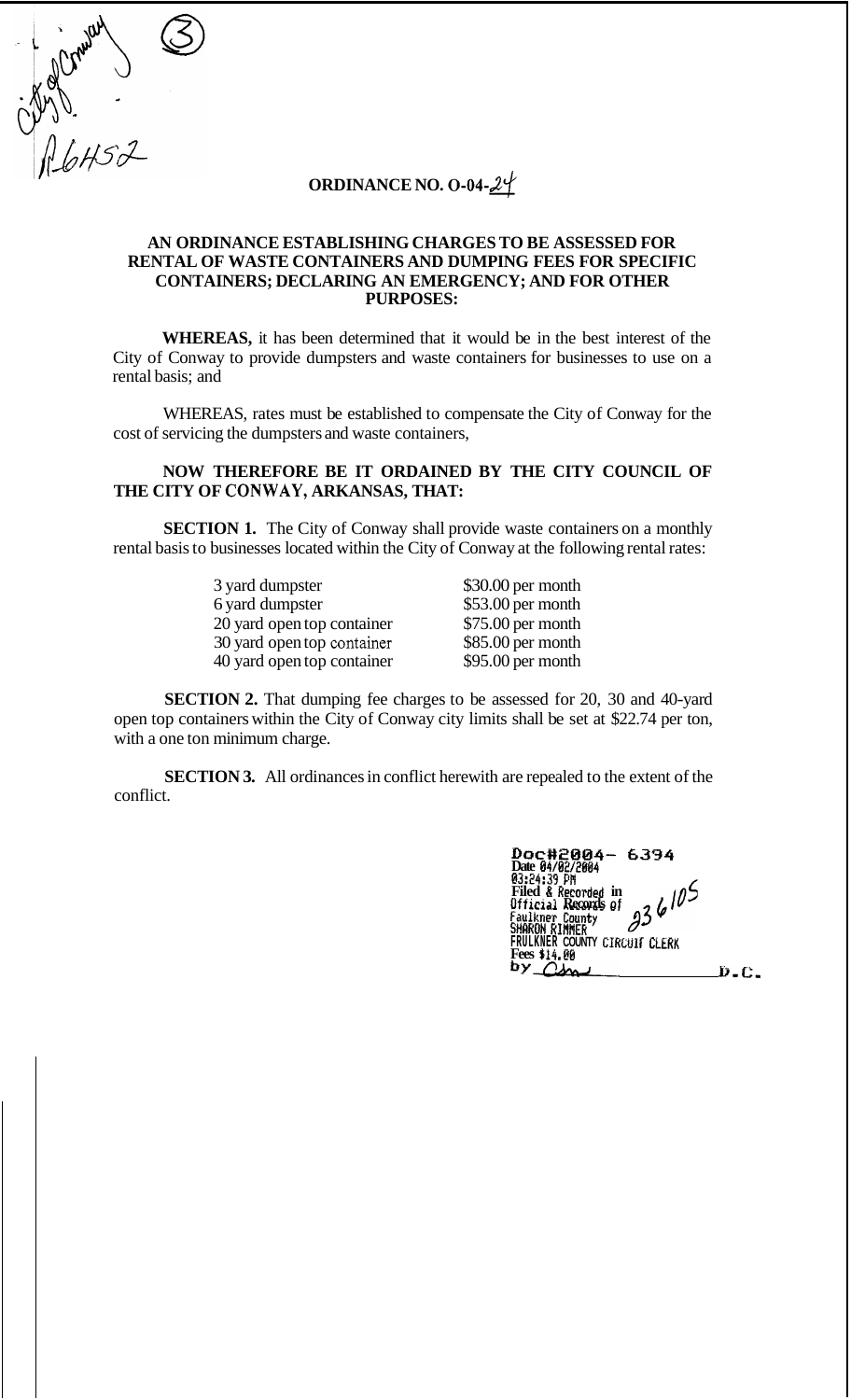SECTION 4. This ordinance is necessary for the protection of the public peace, health and safety; an emergency is hereby declared to exist, and this ordinance shall be in full force and effect from and after its passage and approval.

PASSED this <u>IC<sup>H</sup></u> day of March 2004.

**APPROVED:** 

<u>Informecence</u>

**ATTEST:** 

Genett Michael O. Garrett

**City Clerk**